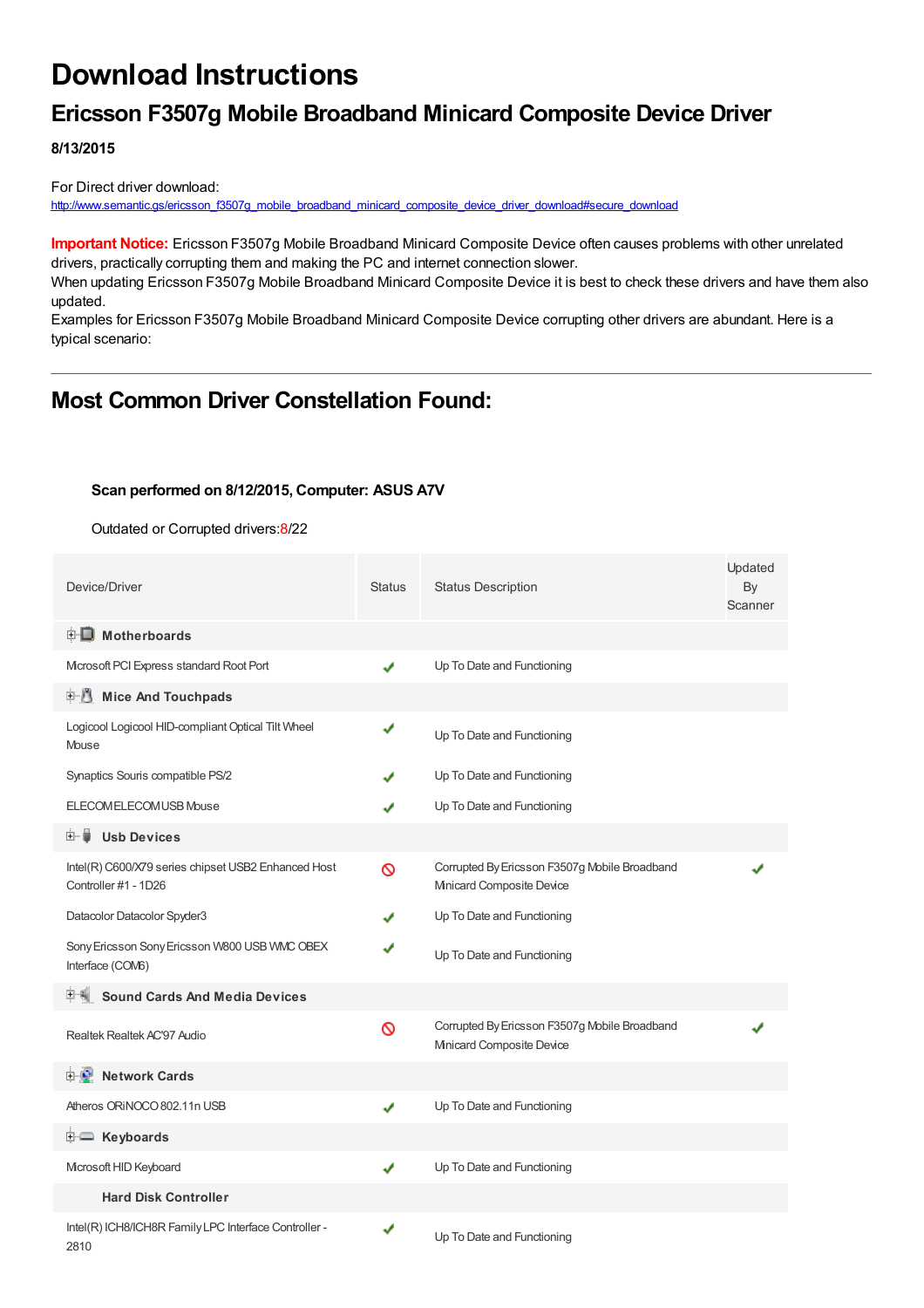| <b>ELECT</b> Others                                                         |   |                                                                            |  |
|-----------------------------------------------------------------------------|---|----------------------------------------------------------------------------|--|
| Initio Initio Default Controller                                            |   | Outdated                                                                   |  |
| Point Grey Research OHCI-konformer Texas<br>Instruments 1394-Hostcontroller |   | Outdated                                                                   |  |
| Intel HID Sensor Collection                                                 |   | Outdated                                                                   |  |
| Google USB Composite Device                                                 |   | Up To Date and Functioning                                                 |  |
| Intel(R) 82801EB Ultra ATA Storage Controllers - 24D1                       |   | Outdated                                                                   |  |
| <b>D</b> Cameras, Webcams And Scanners                                      |   |                                                                            |  |
| Realtek Realtek USB2.0 PC Camera                                            | ✔ | Up To Date and Functioning                                                 |  |
| <b>Dideo Cards</b>                                                          |   |                                                                            |  |
| VIA/S3G VIA/S3G UniChrome Pro IGP                                           | ✔ | Up To Date and Functioning                                                 |  |
| <b>Devices</b> Input Devices                                                |   |                                                                            |  |
| Logitech Logitech Wheel Mouse (USB)                                         | Ø | Corrupted By Ericsson F3507g Mobile Broadband<br>Minicard Composite Device |  |
| <b>E-W</b> Port Devices                                                     |   |                                                                            |  |
| hspa Modem Application1 port (COM4)                                         | ✔ | Up To Date and Functioning                                                 |  |
| <b>D</b> Monitors                                                           |   |                                                                            |  |
| Sony Digital Flat Panel (1024x768)                                          | Ø | Corrupted By Ericsson F3507g Mobile Broadband<br>Minicard Composite Device |  |
| <b>E</b> Mobile Phones And Portable Devices                                 |   |                                                                            |  |
| <b>Acer NOKIA</b>                                                           | ✔ | Up To Date and Functioning                                                 |  |

## **Ericsson F3507g Mobile Broadband Minicard Composite Device Driver Models:**

| <b>Driver Model</b>                                                                                                | <b>Original</b><br><b>Upload</b><br><b>Date</b> | Last<br><b>Modification</b> | <b>Driver File</b>                                                                              | <b>File</b><br><b>Size</b> | <b>Most</b><br><b>Compatible</b><br><b>Computer</b><br><b>Model</b> | Availabilty<br>Тo<br><b>Scanner</b> |
|--------------------------------------------------------------------------------------------------------------------|-------------------------------------------------|-----------------------------|-------------------------------------------------------------------------------------------------|----------------------------|---------------------------------------------------------------------|-------------------------------------|
| <b>Ericsson</b><br>F3507g Mobile<br><b>Broadband</b><br><b>Minicard</b><br>Composite<br><b>Device</b><br>41.12.164 | 11/25/2014 8/8/2015                             |                             | ericsson_f3507g_mobile_broadband_minicard_composite_device-190kb Medion E1312,<br>41.12.164.exe |                            |                                                                     | ✔                                   |
| Ericsson<br>F3507g Mobile<br><b>Broadband</b><br><b>Minicard</b><br>Composite<br><b>Device 80299</b>               | 8/16/2014 8/7/2015                              |                             | ericsson_f3507g_mobile_broadband_minicard_composite_device-20kb<br>80299.exe                    |                            | <b>Acer Aspire</b><br>X1470,                                        |                                     |
| <b>Ericsson</b><br>F3507g Mobile<br><b>Broadband</b><br><b>Minicard</b><br>Composite<br><b>Device</b><br>J1.12922  | 8/9/2014                                        | 8/8/2015                    | ericsson_f3507g_mobile_broadband_minicard_composite_device-<br>164kb<br>j1.12922.exe            |                            | Compaq Presario<br>6266EA,                                          | ✔                                   |
| Ericsson<br>F3507g Mobile<br><b>Broadband</b><br><b>Minicard</b><br>Composite                                      | 10/4/2014 8/5/2015                              |                             | $-41.1468$ .exe                                                                                 | 107kb                      | HPKY731AA-<br>AKL a6784I.                                           |                                     |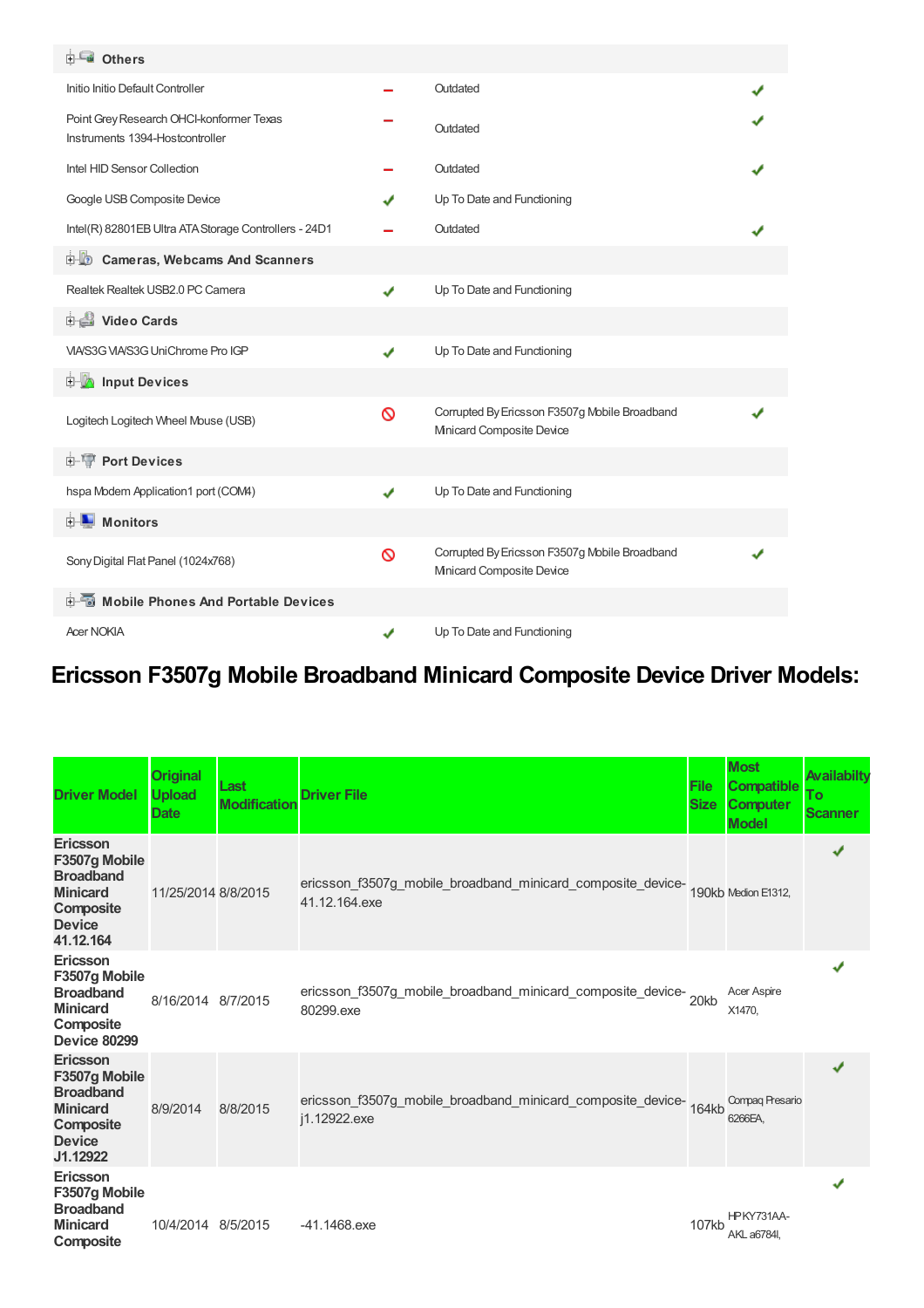| <b>Device</b><br>41.1468                                                                                           |                     |                                                                                      |       |                                        |   |
|--------------------------------------------------------------------------------------------------------------------|---------------------|--------------------------------------------------------------------------------------|-------|----------------------------------------|---|
| Ericsson<br>F3507g Mobile<br><b>Broadband</b><br><b>Minicard</b><br>Composite<br><b>Device</b><br>1.12024          | 10/15/2014 8/7/2015 | ericsson_f3507g_mobile_broadband_minicard_composite_device-106kb<br>1.12024.exe      |       | <b>HP Pavilion</b><br>dv8000,          | ✔ |
| Ericsson<br>F3507g Mobile<br><b>Broadband</b><br><b>Minicard</b><br>Composite<br><b>Device 62690</b>               | 12/23/2014 8/5/2015 | vqycrgngw-62690.exe                                                                  |       | 39kb HP 1618,                          |   |
| Ericsson<br>F3507g Mobile<br><b>Broadband</b><br><b>Minicard</b><br>Composite<br><b>Device</b><br>2.1092.10        | 10/9/2014 8/2/2015  | ericsson_f3507g_mobile_broadband_minicard_composite_device-149kb<br>2.1092.10.exe    |       | Supermicro<br>PDSG4,                   | ✔ |
| Ericsson<br>F3507g Mobile<br><b>Broadband</b><br><b>Minicard</b><br>Composite<br><b>Device</b><br>E431.127         | 11/3/2014 8/3/2015  | ericsson_f3507g_mobile_broadband_minicard_composite_device-<br>123kb<br>e431.127.exe |       | Lenovo<br>1024AMU,                     | √ |
| Ericsson<br>F3507g Mobile<br><b>Broadband</b><br><b>Minicard</b><br>Composite<br><b>Device</b><br>2.10983          | 10/24/2014 8/4/2015 | ericsson_f3507g_mobile_broadband_minicard_composite_device-42kb<br>2.10983.exe       |       | Lenovo<br>7659WH9,                     | ✔ |
| Ericsson<br>F3507g Mobile<br><b>Broadband</b><br><b>Minicard</b><br>Composite<br>Device N63898                     | 10/8/2014 8/3/2015  | ericsson_f3507g_mobile_broadband_minicard_composite_device-123kb 571P<br>n63898.exe  |       | Acer NC-V5-<br>53338G75MASS,           | √ |
| <b>Ericsson</b><br>F3507g Mobile<br><b>Broadband</b><br><b>Minicard</b><br>Composite<br><b>Device</b><br>6301.19   | 12/7/2014 8/1/2015  | o-6301.19.exe                                                                        | 82kb  | HPP1029A-ABU<br>7921,                  | ✔ |
| Ericsson<br>F3507g Mobile<br><b>Broadband</b><br><b>Minicard</b><br>Composite<br><b>Device</b><br>1.11.141.14      | 12/26/2014 8/9/2015 | ericsson_f3507g_mobile_broadband_minicard_composite_device-204kb<br>1.11.141.14.exe  |       | <b>ALFATRON SpA</b><br><b>DN1020/M</b> | √ |
| Ericsson<br>F3507g Mobile<br><b>Broadband</b><br><b>Minicard</b><br>Composite<br><b>Device</b><br>31.11.11.1       | 9/16/2014 8/3/2015  | owcqbpwf-31.11.11.1.exe                                                              | 153kb | Sony VGN-<br><b>FZ32G,</b>             | ✔ |
| <b>Ericsson</b><br>F3507g Mobile<br><b>Broadband</b><br><b>Minicard</b><br>Composite<br><b>Device</b><br>1.10742.1 | 11/8/2014 8/6/2015  | ericsson_f3507g_mobile_broadband_minicard_composite_device-177kb<br>1.10742.1.exe    |       | Fujitsu<br>FMVLRB50P.                  | √ |
| Ericsson<br>F3507g Mobile<br><b>Broadband</b>                                                                      | 1/28/2015 8/2/2015  | ericsson_f3507g_mobile_broadband_minicard_composite_device-175kh                     |       | <b>EMachines</b>                       | ✔ |
|                                                                                                                    |                     |                                                                                      |       |                                        |   |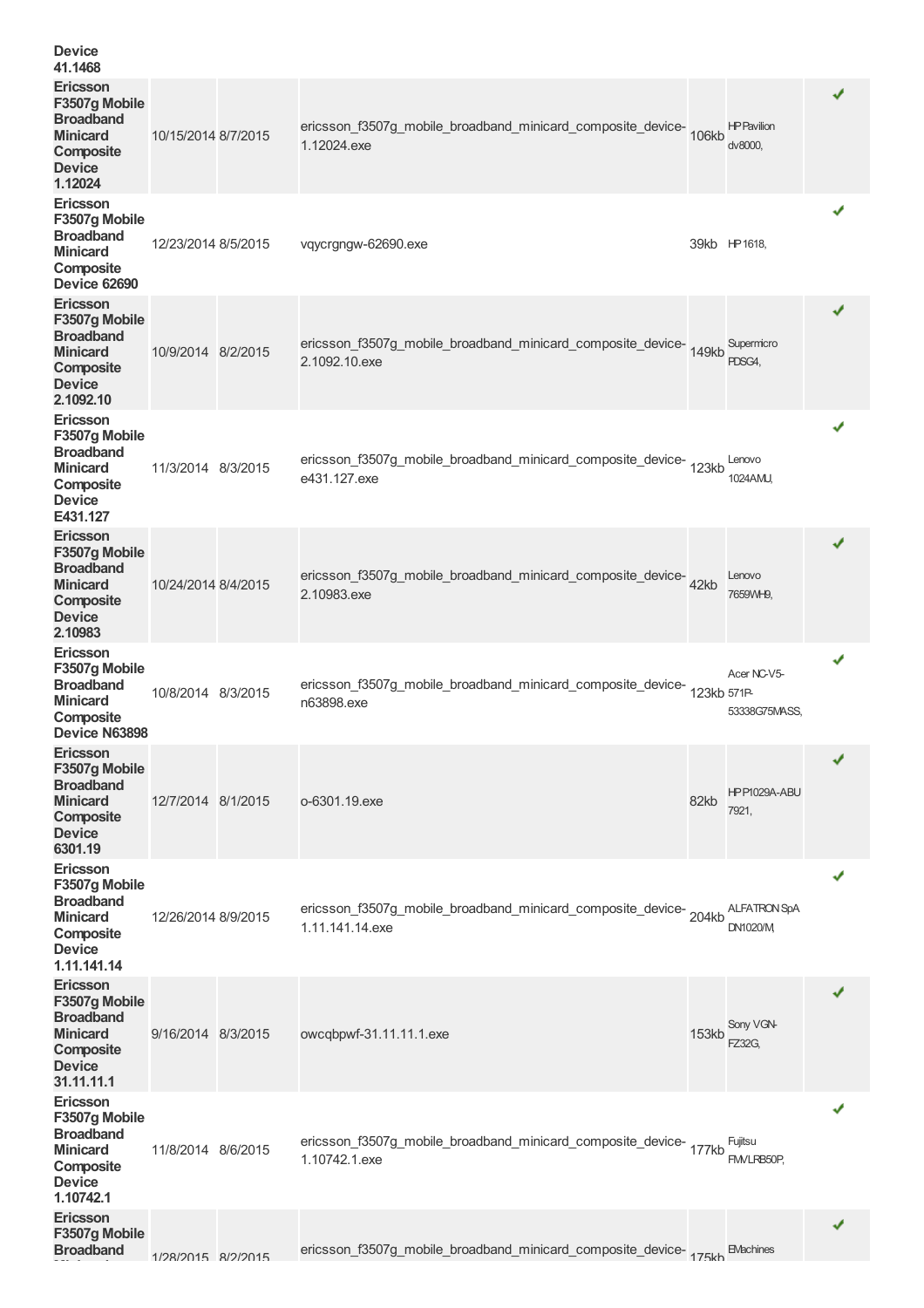| <b>Minicard</b><br>Composite<br><b>Device Z22677</b>                                                               | 11LUTU1U            | U/L/L    | z22677.exe                                                                            | <b>II UIW</b> | 5260TT,                                     |   |
|--------------------------------------------------------------------------------------------------------------------|---------------------|----------|---------------------------------------------------------------------------------------|---------------|---------------------------------------------|---|
| <b>Ericsson</b><br>F3507g Mobile<br><b>Broadband</b><br><b>Minicard</b><br>Composite<br><b>Device 83226</b>        | 1/2/2015            | 8/3/2015 | ericsson_f3507g_mobile_broadband_minicard_composite_device-41kb<br>83226.exe          |               | Fujitsu<br>FM/NS1E3,                        |   |
| Ericsson<br>F3507g Mobile<br><b>Broadband</b><br><b>Minicard</b><br>Composite<br><b>Device</b><br>1.13860          | 1/17/2015 8/10/2015 |          | kz-1.13860.exe                                                                        |               | <b>HPHp</b><br>196kb workstation<br>xw6000, | ✔ |
| <b>Ericsson</b><br>F3507g Mobile<br><b>Broadband</b><br><b>Minicard</b><br>Composite<br><b>Device</b><br>6362.11.1 | 12/15/2014 8/6/2015 |          | ericsson_f3507g_mobile_broadband_minicard_composite_device-<br>129kb<br>6362.11.1.exe |               | Roemer<br>KW28/2007,                        | ✔ |
| Ericsson<br>F3507g Mobile<br><b>Broadband</b><br><b>Minicard</b><br>Composite<br><b>Device</b><br>O42442           | 1/29/2015 8/2/2015  |          | dvfguncm-o42442.exe                                                                   | 59kb          | HPKT394AA-<br>AB4 S3580D,                   | ✔ |
| Ericsson<br>F3507g Mobile<br><b>Broadband</b><br><b>Minicard</b><br>Composite<br><b>Device 33483</b>               | 12/22/2014 8/6/2015 |          | ericsson_f3507g_mobile_broadband_minicard_composite_device-<br>154kb<br>33483.exe     |               | <b>HPHPCompaq</b><br>nx6125,                | ✔ |
| Ericsson<br>F3507g Mobile<br><b>Broadband</b><br><b>Minicard</b><br>Composite<br><b>Device</b><br>Z31.1428         | 8/20/2014 8/5/2015  |          | ericsson_f3507g_mobile_broadband_minicard_composite_device-176kb<br>z31.1428.exe      |               | Sony VGN-<br><b>CS26G_R</b>                 | ✔ |
| <b>Ericsson</b><br>F3507g Mobile<br><b>Broadband</b><br><b>Minicard</b><br>Composite<br><b>Device</b><br>1.11.1866 | 8/6/2014            | 8/8/2015 | ericsson_f3507g_mobile_broadband_minicard_composite_device-<br>154kb<br>1.11.1866.exe |               | Packard Bell<br>Imedia S3250,               |   |
| Ericsson<br>F3507g Mobile<br><b>Broadband</b><br><b>Minicard</b><br>Composite<br><b>Device</b><br>R1.11.1380       | 10/12/2014 8/6/2015 |          | ericsson_f3507g_mobile_broadband_minicard_composite_device-<br>29kb<br>r1.11.1380.exe |               | AOpen MP65,                                 | ✔ |
| Ericsson<br>F3507g Mobile<br><b>Broadband</b><br><b>Minicard</b><br>Composite<br><b>Device</b><br>G41.12.108       | 12/28/2014 8/4/2015 |          | ericsson_f3507g_mobile_broadband_minicard_composite_device-21kb<br>g41.12.108.exe     |               | Sony VGN-<br>SR390J,                        | √ |
| Ericsson<br>F3507g Mobile<br><b>Broadband</b><br><b>Minicard</b><br>Composite<br><b>Device</b><br>631.136          | 10/19/2014 8/9/2015 |          | ericsson_f3507g_mobile_broadband_minicard_composite_device-66kb<br>631.136.exe        |               | HPRS898AA-<br>B14 t3740.be,                 | ✔ |
| <b>Ericsson</b><br>F3507g Mobile                                                                                   |                     |          |                                                                                       |               |                                             | ✔ |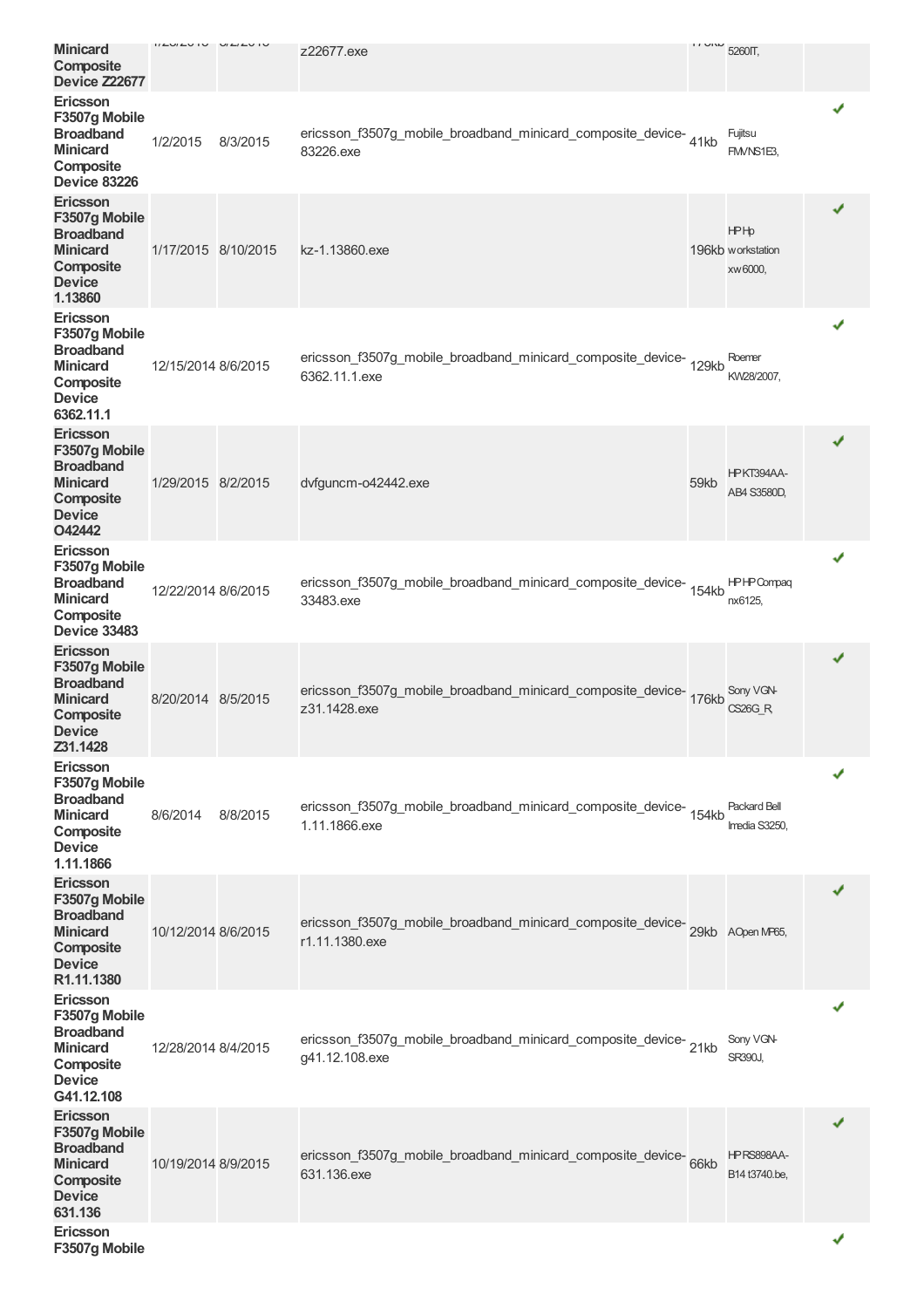| <b>Broadband</b><br><b>Minicard</b><br>Composite<br><b>Device</b><br>2.1222.10                                        | 7/24/2014 8/2/2015  | ericsson_f3507g_mobile_broadband_minicard_composite_device-210kb<br>2.1222.10.exe       | HPEG601AA-<br>AB1 a1212k.                 |   |
|-----------------------------------------------------------------------------------------------------------------------|---------------------|-----------------------------------------------------------------------------------------|-------------------------------------------|---|
| Ericsson<br>F3507g Mobile<br><b>Broadband</b><br><b>Minicard</b><br>Composite<br><b>Device</b><br>G2291.14            | 10/16/2014 8/5/2015 | ericsson_f3507g_mobile_broadband_minicard_composite_device-<br>36kb<br>g2291.14.exe     | NEC <sub>PC</sub><br>MY30AEZ77,           | ✔ |
| <b>Ericsson</b><br>F3507g Mobile<br><b>Broadband</b><br><b>Minicard</b><br>Composite<br><b>Device</b><br>1.121.190    | 9/20/2014 8/9/2015  | oxgtdjp-1.121.190.exe                                                                   | 45kb HP 200-5410es,                       | ✔ |
| <b>Ericsson</b><br>F3507g Mobile<br><b>Broadband</b><br><b>Minicard</b><br>Composite<br><b>Device</b><br>T2.11.142.18 | 7/28/2014 8/5/2015  | ericsson_f3507g_mobile_broadband_minicard_composite_device-<br>97kb<br>t2.11.142.18.exe | Fujitsu<br>FM/XDBJH2Z,                    | ✔ |
| <b>Ericsson</b><br>F3507g Mobile<br><b>Broadband</b><br><b>Minicard</b><br>Composite<br><b>Device</b><br>61.1960      | 1/24/2015 7/31/2015 | ericsson_f3507g_mobile_broadband_minicard_composite_device-<br>137kb<br>61.1960.exe     | Compaq<br>DA255A-ABA<br>6401RSH<br>NA910, | ✔ |

### **Typical Driver constellation for scanned computers:**

#### **Data derived from 1061 scans made on these 385 computers from 8/22/2014 to 7/31/2015:**

TAROXBusiness 5000BM, NEC PC-MY20RBZ74, NEC PC-BL350DW6B, Sony VGN-NW235F, HP PS351AA-B1U d1260.se, LG E500-K.APCAY, HP PL497AA-UUZ a720.ch, EMachines EL1200-06w, Sony VPCEC2RFX, Intel D965GF, Acer TravelMate 5740G, ALFATRON SpADN1010/M, Fujitsu FMM/G70WV, HP GU508AA-B14 m9080.be,HPHPCompaq 8710w, Lenovo 2876AR1, PanasonicCF-53AACZYFT, SonyVGN-A270,HPM7640n-ABAm7640, SonyVGN-TT46MG\_B, ATTRILINEPROFI I102,Dell Inspiron 580, IBM841742U, PanasonicCF-74GCDDDBM, Lenovo ThinkPad X220 Tablet, Toshiba Dynabook EX1/524CMEWD,HPAY020AA-ABL p6320f, Medion X9613, Lenovo ThinkPad Edge E520, Extracomputer D2312-C2, Gericom Phantom, HP FR472AA-UUW a6622sc, HP HP Pavilion dv6000, ASUS R051PX, HP P6570jp, HP P7-1010esm, RMPlc RMECOQUIET 630A, LG R580-G.BP21P1, Sony PCG-FX33S\_BP, HP KT536AA-ABJ IQ507jp, Sony VPCEB15FA, IBMSystem x3650 M4-[7915F2M, LGFS-2A35A, Medion X781X/X782X, NEC PC-MK29MLZE1RJG, MCJ 9223, HP RN657AAR-ABAa1777c, Fujitsu FMMP2PL, HPDY149A-ABUt540.uk, SonyPCV-RS216,HPHPCompaq dc5100 MT, IBM6221PMG, Packard Bell IMEDIAD9351 AIO, LGR590-XR7WK, MSI MS-7327, Mitsubishi AL12FBHEZ42W, Packard Bell OneTwo S3221, NEC PC-LS150HS1KSG, LGRD510-L.ADV3E8, Fujitsu CLW8GAG1D, LGLW65-K5JY, HP RZ433AA-ABV a6031.me, HP ES116AA-B14 m7480.be, HP PW706AA-ABMW5010LA, Sony PCV-RX407, Lenovo ThinkPad X230, NEC PC-VJ22GXNEHTXA, NEC PC-MY24RAZ75, IBM815772G, Fujitsu FMVA30DN, WIPRO WIV37455-1090, Sony SVL2412Z1EB, Samsung R510/P510, HP S5680t, NEC VERSAP550 NN680209359, NEC VERSAL2101 RND51047895, IBM2373K53, NEC VERSAE6300 RNF91086795,HPGJ345AA-UUWa6122.sc, Acer Aspire 5950G, Acer Aspire 5672, IBM812235U, IBM1829W1E, AXIOOPICODJVModel, SonyVGC-LT1S, Packard Bell IXTREMEGOLDH5050,NECEASYNOTEPB11400006, SonySVL2412Z1EB,NECRND61092195, MSI ThirdWave Corporation Prime Series,HPHP ProBook 6455b, SonyVGN-AR11MR, IBM622133G, IBMIBMSystem x3200 M2 -[643217G, LGR560-UAPW3E,HPH9-1156eg, LGC400-G.BC25P1, Sony SVP1322R4RBI, PanasonicCF-30KTPAX2B, Lenovo ThinkPad X61s,HPP6622cs,HPP6540d,Compaq PX700AA-ABZSR1449ITIT520, IBMSystem x3650 M4 : - [7915E3G, PanasonicCF-SX3TETBR, Toshiba PSC0SE-02E21EFR,Compaq KJ172AA-AB4 SR5272CF, IBM2673CU6, Fujitsu FMVNA1CC, BenQJoybook S32,HPHP Compaq nc6110, NEC PC-VJ22GXNEHTXA, HP FL447AA-ACB a6641ru, Grupo@Sitre NOMADA\_s1300, Packard Bell ISTART 9112, Fujitsu FMVFER, Panasonic CF-18KH2ZXBC, SOTEC WGSeries, PanasonicCF-19KHRC62M, IBMIBMSystem X3100 M4 -[2582K1G, SonyVGN-S45C\_S, IBM28815AU,GatewayTC73,HPKN472AA-ACBa6421.ru, PanasonicCF-W7BWHAJS, ASUSRampage IIQuad Core,Dell OptiPlexGX1 500Mbr+,HPKB010AA-AKBa6330.cs,HPHPG60 Notebook PC, Toshiba Dynabook T552/36FWK, Fujitsu ESPRIMOE5731, PanasonicCF-52GUN55NT, Packard Bell Ixtreme M6639, IBMThinkCentre M51, Viglen VIG430P,HPGZ729AAR-ABA a6317c, HP HP MNI DM1-2010SO, Fujitsu FMMGG70N7, Toshiba Dynabook TX77MMHYD, Toshiba Dynabook SS LX/190DK, HP HP Pavilion g7 Notebook PC, Apple IMac8,1, Acer Aspire 8730G, Aquarius Aquarius Std, Pro, Elt, Compaq ER043AA-UUB SR1618HL FD440, ASUS CM5425, HP FK789AA-A2L m9450f, HP H9-1090ch, HP D7217M-ABA533, SonyVPCL22AJ,GigabyteG41MT-D3V, SonyVGN-TZ27FN, LGR490-K.AFE3BZ, MIKROLOGS800SE-C6,HPHPCompaq 6715b,HPPS378AA-ABN t875.no, Compaq RK531AA-ABG SR1985AN AP680, Lenovo 6483WNQ, HP P6520ch-m, HP PAVILION DV8000, Panasonic CF-28PTJGZDM, Packard Bell IMEDIAX5609 BE, Intel S1200RP\_SE, Fujitsu FMLRD50P, Fujitsu FMLX50WD, IBM 1871VMV, Toshiba SATELLITE C870-1HG, LGR580-UAAD6BT, Samsung SQ45/Q70C/P200, Toshiba Dynabook SSM41 200E/3W,HPPresario V5000, IBM187134M, Lenovo 10AH0016US,HPHPd530 SFF, LGT380-LARB1E, Shuttle XP400, Fujitsu FMMR9P2C, NEC PC-GL20ESYG5, HP P9921A-ABA743c, NEC RNM21223076, Panasonic CF-51PFDDEBM, NEC PC-MJ25XRZEE, HP P6520ch-m, HP HP Compaq dx6100 MT, Packard Bell EasyNote LX86, Toshiba SATELLITE C850D-117, NEC PC-MA13TEVEMJBA, IBM System x3650 M4 -[7915F2M, Acer Predator G7760, IBM 26478RG, Lenovo ThinkCentre M90, Acer AcerPower 8000, NEC PC-VY13MRFEAEHU, Sony VGN-CR510D, TSINGHUA TONGFANG H61H2-TAIO, IBM265244G, IBM System x3200 M3-[732842G, HP VN465AA-UUW HPE-010sc, Compaq DQ193A-ABZ S5300IT IT340, Sony VGN-AW41XH\_Q, IBM8084W2J, HP 810-190jp, LG E200-A23BK, HP PS226AA-ABEt840.es, Lenovo 6075Y74, NEC PC-VJ22GXNEHTXA, IBM237319G, HP Pavilion ze2000, Lenovo ThinkPad X100e, Sony VGN-TZ170C, HP DC484A-ABA894C, Sony VGN-AW190Y, IBM1871WNV, Fujitsu CELSIUS M730powe, Seneca Pro38611, LGX110-L.A7A2E2, Sony VGN-TZ170C, HP HP Pavilion dv9870 Notebook PC, Lenovo ThinkCentre E51, HP 310-1125uk, Panasonic CF-53JJCZY1M, BOXX3DBOXXW8920, Packard Bell IMEDIAX96844, HP RN657AAR-ABAa1777c, HPH8-1445, HP Compaq 6200 Pro SFF PC, Sony VGN-CR21S\_P, AT TRILINE PROFI 61, NEC RNG41146695, Compaq Presario 2700EA470024-565, HP KN483AA-AB8 m9242.t,HPPavilion dv5 NoteBook PC, SonyVGN-NS21X\_S, AnhochGoliath XD630,Gateway6020GZ, SonyVGN-FW12G\_W,HPFR471AA-UUWa6655sc, Leading Edge LECQ43SOHO,HPGN551AAR-ABAm8200, MSI MS-7030, Lenovo 20B6CTO1WW,HPAV131AV-ABAe9105z, Samsung SM50S, ICP/ IEi KINO-945GSE, IBMThinkPad T21, Fujitsu FMVMGG70N7, SonyPCG-GRT896SP, SAMSUNQ308, SonyVGN-FW17GU\_H,HPKJ325AA-ABGa6440a, IBM2722M3U,HPNM943AA-UUW m9570, IBM6223Y32,HPHPCompaq dc5100 MT, Toshiba SATELLITEPROC850-19G,Compaq VT606AA-AKL CQ3275L, Viglen VIG615M,Compaq KJ172AA-AB4 SR5272CF, Packard Bell IMEDIAX96844, Lenovo ThinkPad R60e, LG R490-K.ARCWE1, LG R470-KRW5K, Gigabyte GA-E7AUM-DS2H, GENSW DSDT0001, Acer TravelMate8472TG, SonyVPCEA36FG, LanixLanixCorp,HPHPProBook 4530s, PanasonicCF-R8EWBAAP,HPHPProBook 4730s,HPP6570jp, PanasonicCF- W4GWPAXP,HPHPdx2000 MT, IBM1860WR7, SonyVGN-SZ15GP\_B, EMachines EL1331-05,Gigabyte M1028, IBMSystem x3650 M4: -[7915AC1, IBMIBMSystem x3500 M3 Server -[7380AC1, SonyVPCW12S1R,ODMV10IL,HPG5115ch-m,NECPC-VW978WG01,HPDV6 - 3206AX, Intel IntelDQ965GF, Viglen VIG430P,HP D7218S-ABA554Y, IBMSystem x3300 M4 -[7382E3G, SonySVP1322R4RBI, Pegatron H24L, IBM8427CDU, IBMLenovo ThinkServer TS200 -[652512G, HP KN283AA-